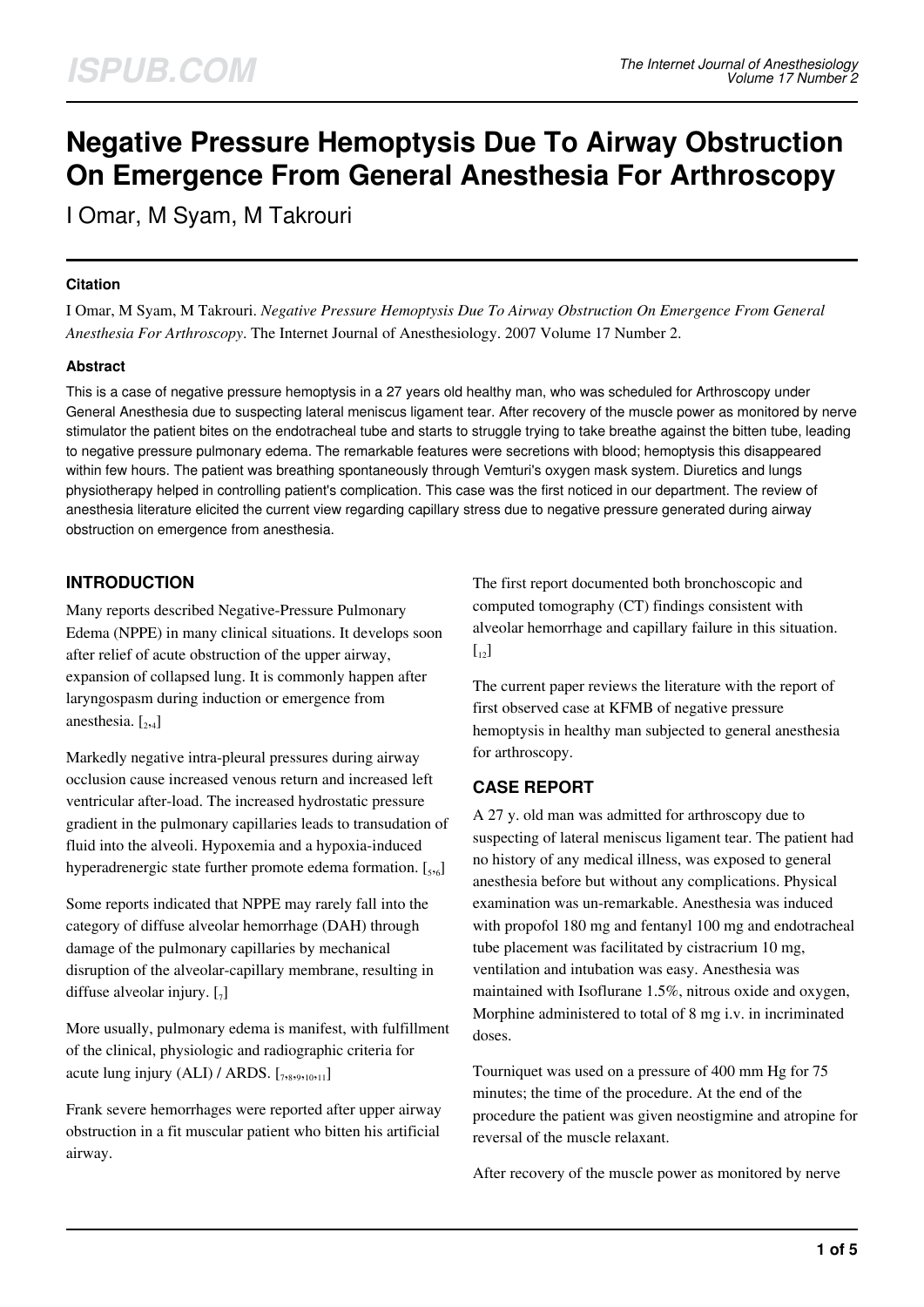stimulator the patient bites on the endotracheal tube and start to struggle trying to take breathe against the obstructed tube.

During that time the patient started to develop hemoptysis pink, blood stained frothy secretions inside the tube. Suctioning those secretions was performed, encouraging the patient to open his mouth, anesthesiologist succeed in extubate him, supporting him with  $O_2$  mask, some manual IPP ventilation.

Transferring the patient to recovery room fully conscious, with  $O_2$  mask, full monitor,

Sp  $O_2$  dropped to 89% auscultation of chest revealed scattered wheezes; chest X-ray was done and revealed pulmonary patchy opacity mainly on the right side consistent with pulmonary edema. Therapy constituted nebulization with salbutamol 5 mg, lasix 120 mg, Hydrocortisone 100 mg. was given, cardiac and pulmonary consultations were done. The patient start to improve after supportive treatment, Sp  $O_2$  reached 97% before discharging the patient from recovery room. It was noticed that cough, pinkish sputum was stopped. ECG done was normal. Patient care was transferred to pulmunologist's care that followed him in the ward till his discharge from the hospital.

### **Figure 1**

Figure 1: The chest X-ray of the patient reported in the post anesthesia care unit (PACU) showing muscular shadows and shadows on the lung fields especially on the right lung.



# **DISCUSSION**

Many reports of pulmonary edema secondary to acute upper airway obstruction after tracheal extubation have been

published.  $[1, 2, 3, 4, 5, 6, 7, 8, 9, 10, 11, 12]$  it was termed as Negativepressure pulmonary edema (NPPE), which occurs soon after the relief of acute obstruction of the upper airway. It was reported to commonly happen after laryngospasm on emergence from anesthesia. At the extubation of the trachea  $(0.1\%)$  mostly caused by laryngospasm.  $\begin{bmatrix} 1_{4,15} \end{bmatrix}$  more understanding of pathophysiology occurred as time progressed.

The present case involved a healthy young man occurred after the patient has bitten on the endotracheal tube on emergence of anesthesia. The hypoxemia, the respiratory distress the pulmonary edema which appeared as hemoptysis confirmed the diagnosis,

The explanation can be the result of marked negative intrapleural pressures during bitten tube occlusion cause increased venous return and increased left ventricular afterload. The increased hydrostatic pressure gradient in the pulmonary capillaries leading to transudation of fluid into the alveoli. Hypoxemia and a hypoxia-induced hyperadrenergic state further promote edema formation. Some reports indicated that NPPE may rarely fall into the category of diffuse alveolar hemorrhage (DAH) through damage of the pulmonary capillaries by mechanical disruption of the alveolar-capillary membrane, resulting in diffuse alveolar injury. More usually, pulmonary edema is manifest, with fulfillment of the clinical, physiologic, and radiographic criteria for acute lung injury (ALI) / ARDS.  $[\,_7]$ 

Upper airway obstruction from glottis closure leads to marked inspiratory efforts, which generate very negative intrathoracic pressure. This may cause pulmonary edema.

 $[\, _{5},_{11},_{12},_{13},_{14},_{15},_{16},_{17},_{18},_{19},_{20},_{21},_{22},_{23},_{24}]$ 

During episodes of upper airway obstruction, inspiratory efforts against a closed glottis may result in markedly negative pleural pressures (>-100 cm H2O), which tend to increase left ventricular preload and afterload. In addition, altered pulmonary vascular resistance by hypoxia and increased adrenergic state may result in right ventricle dilation, interventricular septum shift to the left and left ventricular diastolic dysfunction. These changes associated with increased left heart loading conditions (which both enhance microvascular intramural hydrostatic pressure), together with negative pleural pressure transmission to lung interstitium.  $\left[\begin{smallmatrix} 2 & 0 \\ 2 & 0 \end{smallmatrix}\right]$  and, rarely, hemoptysis (which decreases extramural hydrostatic pressure), may result in a marked increase in transmural pressure, fluid filtration into the lung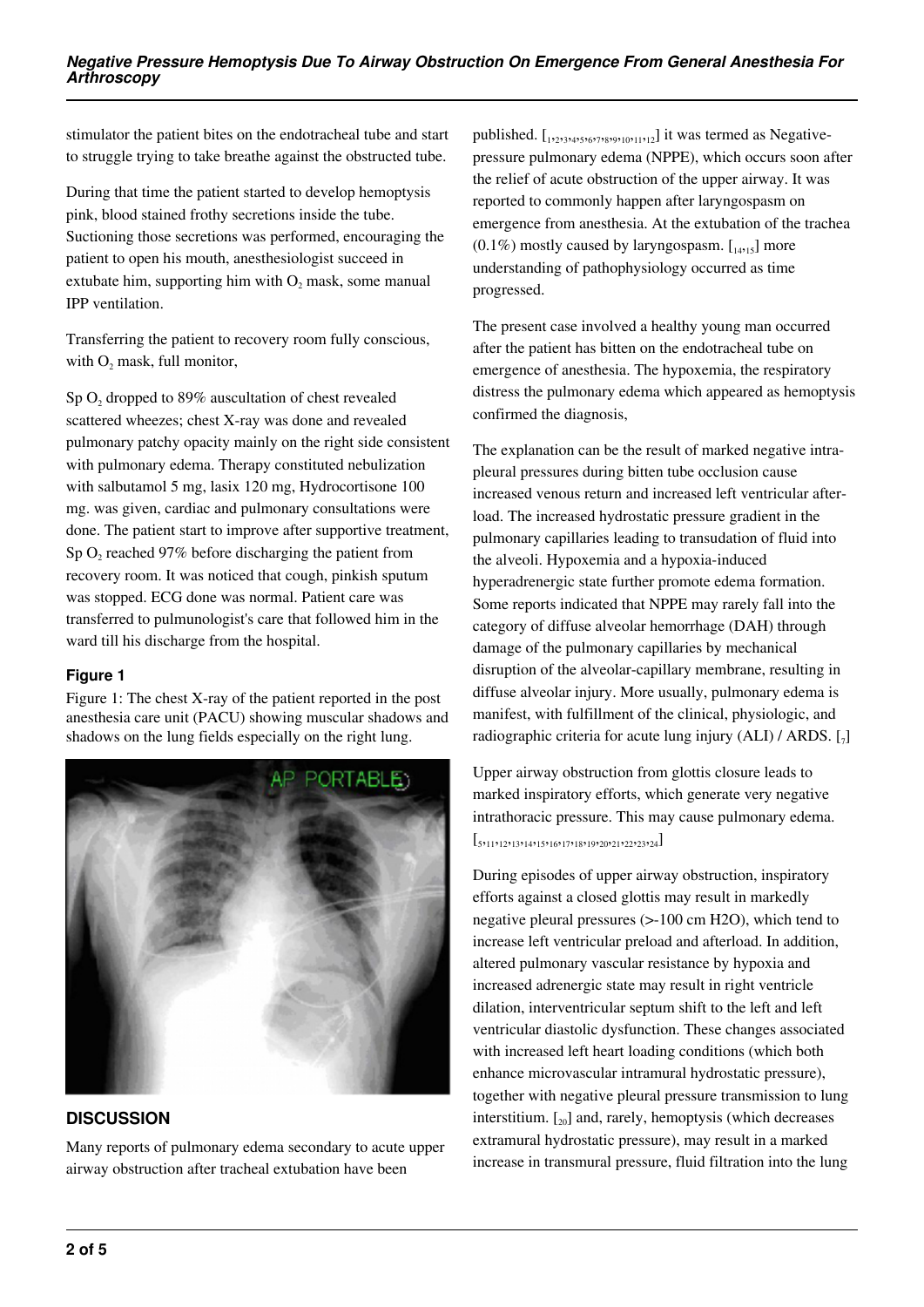(Starling equation), and the development of pulmonary edema.  $\begin{bmatrix} 1_{9,20,21} \end{bmatrix}$  and capillary failure  $\begin{bmatrix} 2_{2,23} \end{bmatrix}$ 

This was confirmed by animal model study  $\left[\begin{smallmatrix} 2 & 0 \\ 2 & 0 \end{smallmatrix}\right]$ 

Very few reports on hemoptysis and alveolar hemorrhage in the setting of negative pressure pulmonary  $[1522022122]$ . This strongly suggests, on bronchoscopy, that large intrathoracic negative pressure swings may also cause capillary failure in humans  $\left[\right]$  It is manifested as diffuse punctuate hemorrhages throughout the tracheobronchial tree suggesting that the systemic bronchial circulation may also be affected.

The radiographic findings associated with postextubation pulmonary edema have been reviewed  $\begin{bmatrix} 1 & 1 \\ 1 & 5 \end{bmatrix}$ 

CT scan sections displayed a striking preferential central and nondependent distribution of ground-glass attenuation (edema/hemorrhage) that parallels the pleural and interstitial pressure gradients. Both pressures tend to be more negative in the central and nondependent regions than in the dependent and peripheral lung regions, respectively, and those regional pressure differences tend to increase with inflation and inspiratory effort  $\left[\begin{smallmatrix} 2 & 0 \end{smallmatrix}\right]$ . As a result, the interstitial and, therefore, perivascular pressures tend to decrease the most in the central and nondependent regions, and the transmural vascular pressure changes and capillary stress should be maximal in those regions. This could explain the striking distribution of lung edema and suggests that extramural pressure changes are instrumental in the development of pulmonary edema and capillary failure. If confirmed by other reports, this distribution of edema may be of diagnostic value. Usually, however, the diagnosis is not difficult, especially if rib retraction with poor air movement, laryngospasm, stridor, or all three are recognized.

In conclusion, negative pressure pulmonary edema. Unlike with other forms of pulmonary edema, should be recognized as one of the conditions that may manifest as alveolar hemorrhage likely caused by capillary failure  $\begin{bmatrix} 1 & 2 & 22 \\ 2 & 2 & 2 \end{bmatrix}$ 

# **CORRESPONDENCE TO**

Ihab Omar MD, MS, Ph D Anestesia Consultant Anesthetist, Department of Anesthesia King Fahad Medical City – Riyadh, Saudi Arabia Phone: (+966)1-2889999 Ext. 1389 Ihab117@yahoo.com

### **References**

1. Takrouri M, Baaj J. Bilateral negative airway pressure pulmonary edema (NPPE)-a case report. Middle East J Anesthesiol. 2005 Oct;18(3):631-8.

2. A. A. El-Dawlatly, K. M. Abdullah & A. Al-Dohayan: Unilateral Pulmonary Edema Following Surgical Repair Of Diaphragmatic Hernia: A Case Report: The Internet Journal of Anesthesiology. 2003; Volume 6, Number 2.

3. Abdelazeem Eldawlatly, Khalid Alkattan, Waseem Hajjar & Mohamed Mahdy: Difficult Placement Of Univent Tube In A Patient With Undiagnosed Tracheal Bronchus Anomaly: A Case Report And Review Of Literature: The Internet Journal of Anesthesiology. 2007; Volume 13, Number 1.

4. Elvin Kesimci, Bilge Aslan, Tülin Gümüs, Orhan Kanbak: Management Of Unpred?cted Postoperat?ve Negat?ve Pressure Pulmonary Edema: A Report Of Two Cases. The Internet Journal of Anesthesiology. 2007. Volume 12 Number 1.

5. Sulek CR, Kirby RR: The recurring problem of negativepressure pulmonary edema. Curr Rev Clin Anesth 1998;18:241-52

6. Lang SA, Duncan PG, Shephard DA, Ha HC: Pulmonary oedema associated with airway obstruction. Can J Anaesth 1990;37:210-8

7. Ackland G.l., Michael G. Mythen M. H. Negative Pressure Pulmonary Edema as an Unsuspected Imitator of Acute Lung Injury/ARDS. Chest. 2005;127:1867-1868. 8. Kollef, MH, Pluss, J Noncardiogenic pulmonary edema following upper airway obstruction. Medicine 1991;70,91-98

9. Palvin, DJ, Nersley, ML, Cheney, FW Increased pulmonary vascular permeability as a cause of re-expansion pulmonary oedema. Am Rev Respir Dis 1981;124,422-427 10. Shwartz, D, Maroo, A, Malhotra, A Negative pressure pulmonary haemorrhage. Chest 1999;115,1194-1197 11. Takrouri M, Thallaj A, Al Jasser M.Comment on: Immediate pulmonary edema following carotid endarterectomy. Ann Saudi Med. 2001 ; 21 (1-2):75-6. 12. Liaudet L., Aubert J. D., Schnyder P., Schaller M. D. Negative Pressure Post-Tracheal Extubation Alveolar Hemorrhage. Anesth. Analg. 2001;92:273-275 13. Deepika K, Kenaan CA, Barrocas AM, et al. Negative pressure pulmonary edema after acute upper airway obstruction. J Clin Anesth 1997; 9: 403-8. 14. Holmes JR, Hensinger RN, Wojtys EW. Postoperative

pulmonary edema in young, athletic adults. Am J Sports Med 1991; 19: 365-71.

15. Cascade PN, Alexander GD, Mackie DS. Negativepressure pulmonary edema after endotracheal intubation. Radiology 1993; 186: 671-5.

16. Sulek CR, Kirby RR: The recurring problem of negativepressure pulmonary edema. Curr Rev Clin Anesth 1998;18:241-52

17. Kollef, MH, Pluss, J Noncardiogenic pulmonary edema following upper airway obstruction. Medicine 1991;70,91-98.

18. Palvin, DJ, Nersley, ML, Cheney, FW Increased pulmonary vascular permeability as a cause of re-expansion pulmonary oedema. Am Rev Respir Dis 1981;124,422-427. 19. Willms D, Shure D. Pulmonary edema due to upper airway obstruction in adults. Chest 1988; 94: 1090-2 20. Lai-Fook SJ, Rodarte JR. Pleural pressure distribution and its relationship to lung volume and interstitial pressure. J Appl Physiol 1991; 70: 967-78.

21. Koch SM, Abramson DC, Ford M, et al. Bronchoscopic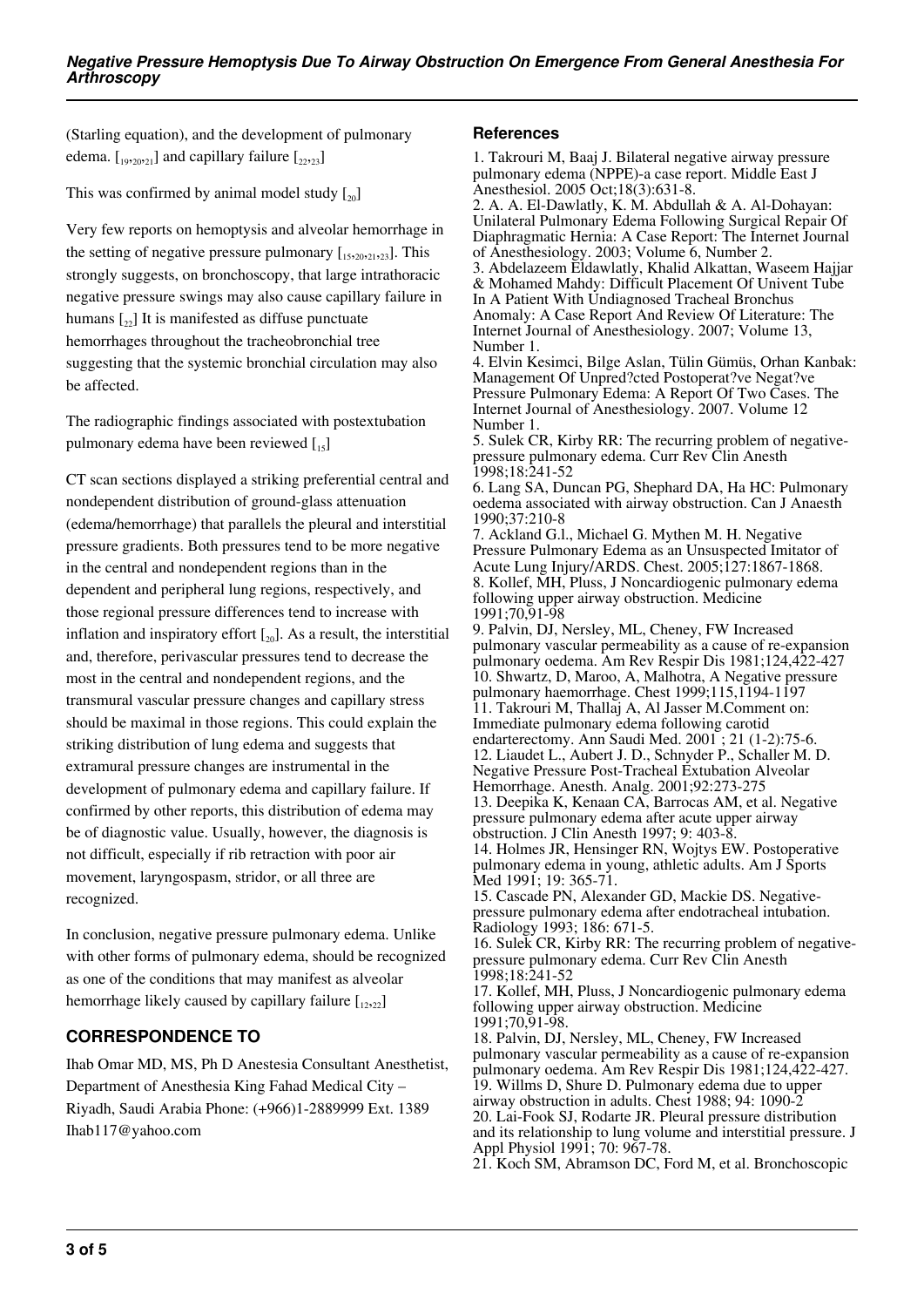findings in post-obstructive pulmonary oedema. Can J Anaesth 1996; 43: 73-6.

22. West JB, Mathieu-Costello O. Stress failure of

pulmonary capillaries: role in lung and heart disease. Lancet 1992; 340: 762-7

23. Bhavani-Shankar K, Hart NS, Mushlin PS. Negative

pressure induced airway and pulmonary injury. Can J Anaesth 1997; 44: 78-81.

24. Tute AS, Wilkins PA, Gleed RD, et al. Negative pressure pulmonary edema as a post-anesthetic complication associated with upper airway obstruction in a horse. Vet Surg 1996; 25: 519-23.